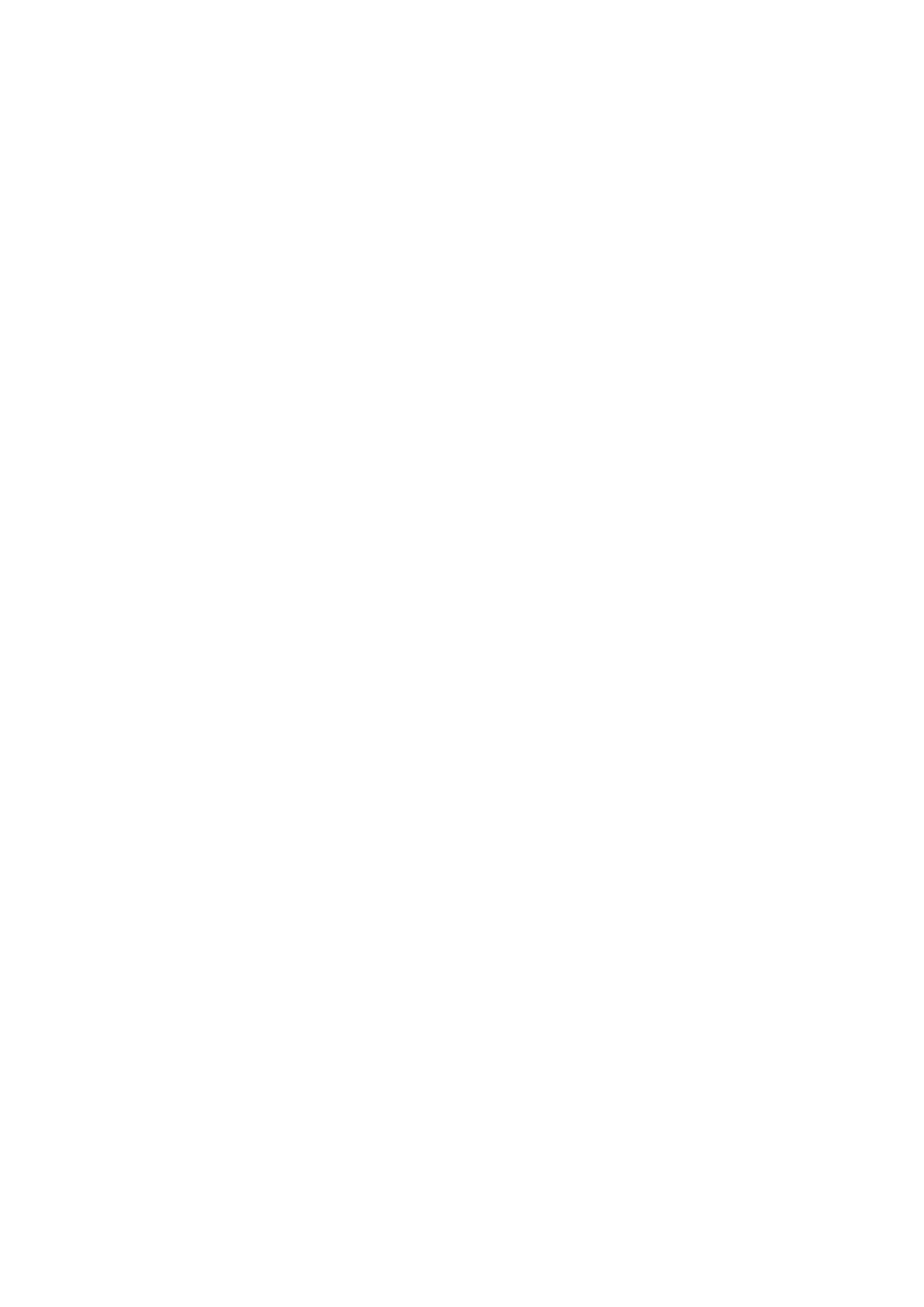## **Rethinking Macroeconomic Policies for Development**

**Deepak Nayyar**



This article was first published in the *Brazilian Journal of Political Economy*, Volume 31, Number 3, July-September 2011, pp.339-351. The author's lecture at the RIS-EXIM Bank Summer School 2019 on International Trade Theory and Practices was based in part on this article.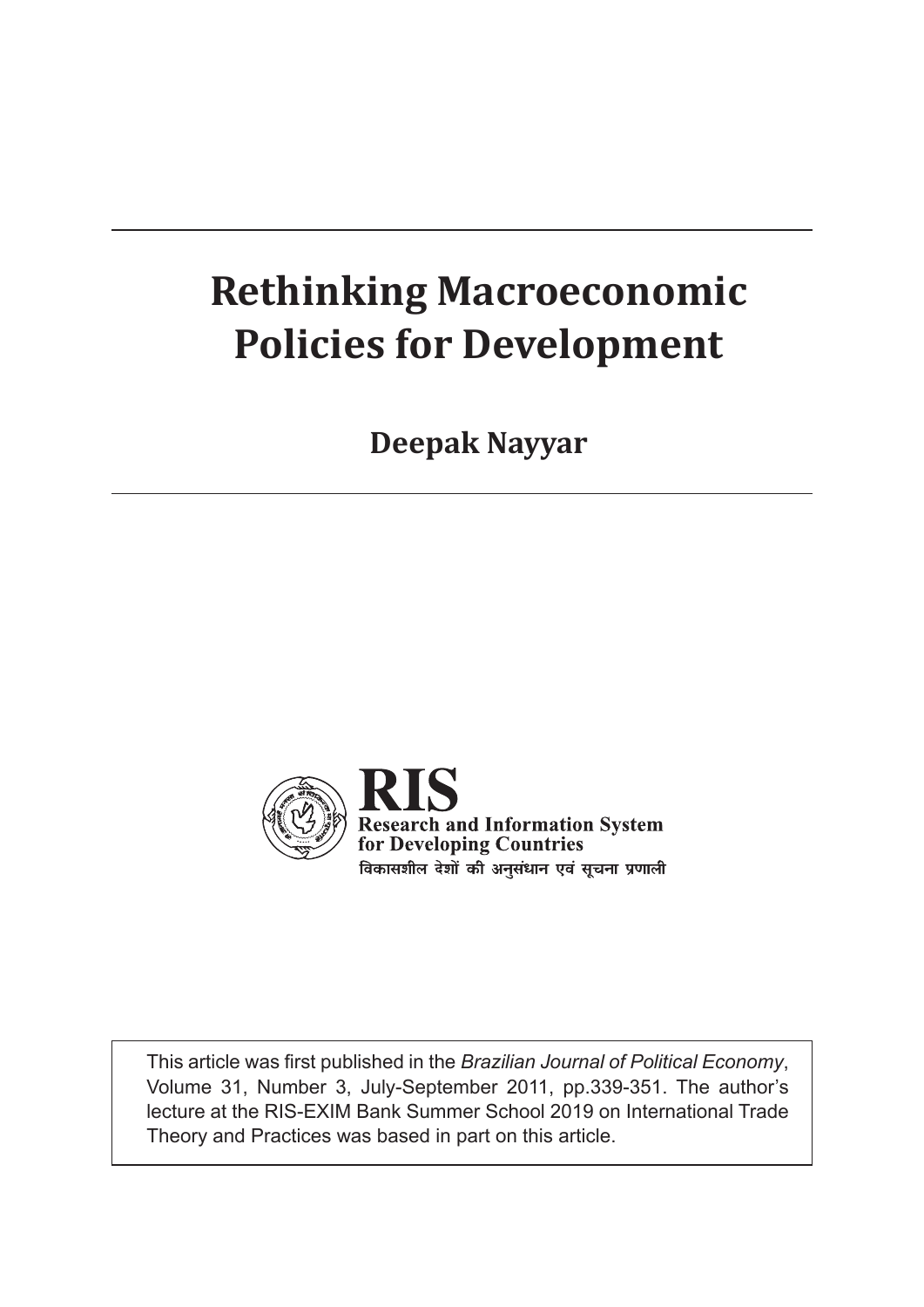*Copyright © RIS, 2019*

*Published in September 2019 by:*



**Research and Information System**<br>for Developing Countries --- – - - ---- - ---g<br>विकासशील देशों की अनुसंधान एवं सूचना प्रणाली

Zone IV B, 4th Floor, India Habitat Centre Lodhi Road, New Delhi 110 003, India Tel.: +91-11-24682177-80 Fax: +91-11-24682173-74 E-mail: dgoffice@ris.org.in Website: www.ris.org.in

The views expressed in this Occassional Paper are those of the author and not necessarily those of the RIS.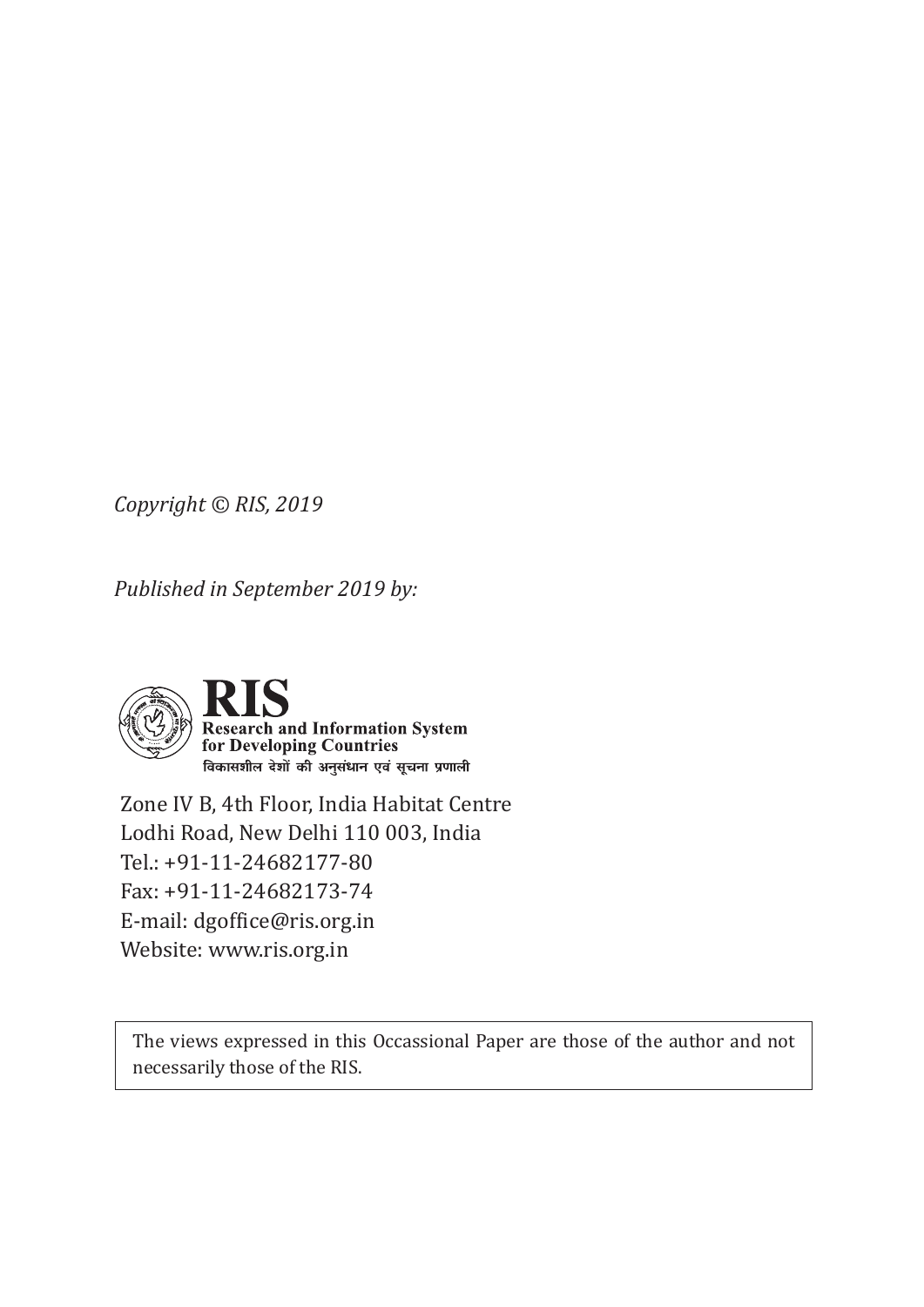### **CONTENTS**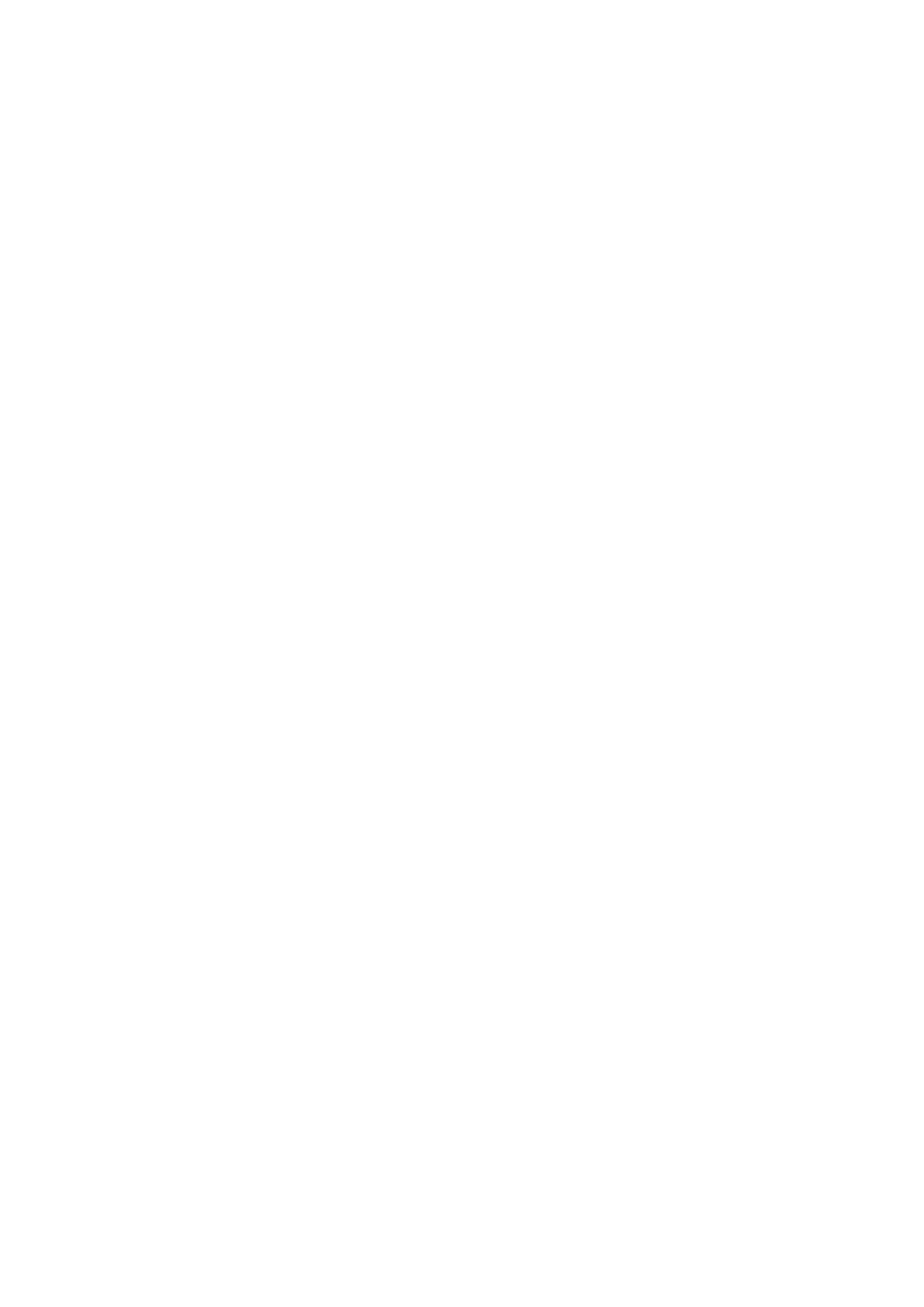#### **Preface**

RIS brings out a number of publications for generating debate on various current international economic issues among policymakers and stakeholders at different levels. As part of our publication programme, we are happy to re-launch our Occasional Paper series. The series would serve as a forum for providing different perspective-based analyses on how to tackle various global issues, which the international community, particularly the South has been grappling with.

The RIS Occasional Paper series is intended to bring forth the perceptive insights on issues of common concern for all developing countries such as international financial architecture, development priorities, trade, development cooperation framework, etc. The idea is to present indepth analysis of these issues with a long time-frame, encouraging dialogue across different fields of public policy and economies.

The present paper "Rethinking Macroeconomic Policies for Development" by Prof. Deepak Nayyar emphasises on the desirability and necessity of rethinking on macroeconomic policies for development. The global economic crisis presents opportunity for change that must be captured by overcoming constraints on fiscal and monetary policies. We are sure that the paper would be a highly useful reference for those working in domain of development economics.

> **Sachin Chaturvedi** (Director General, RIS)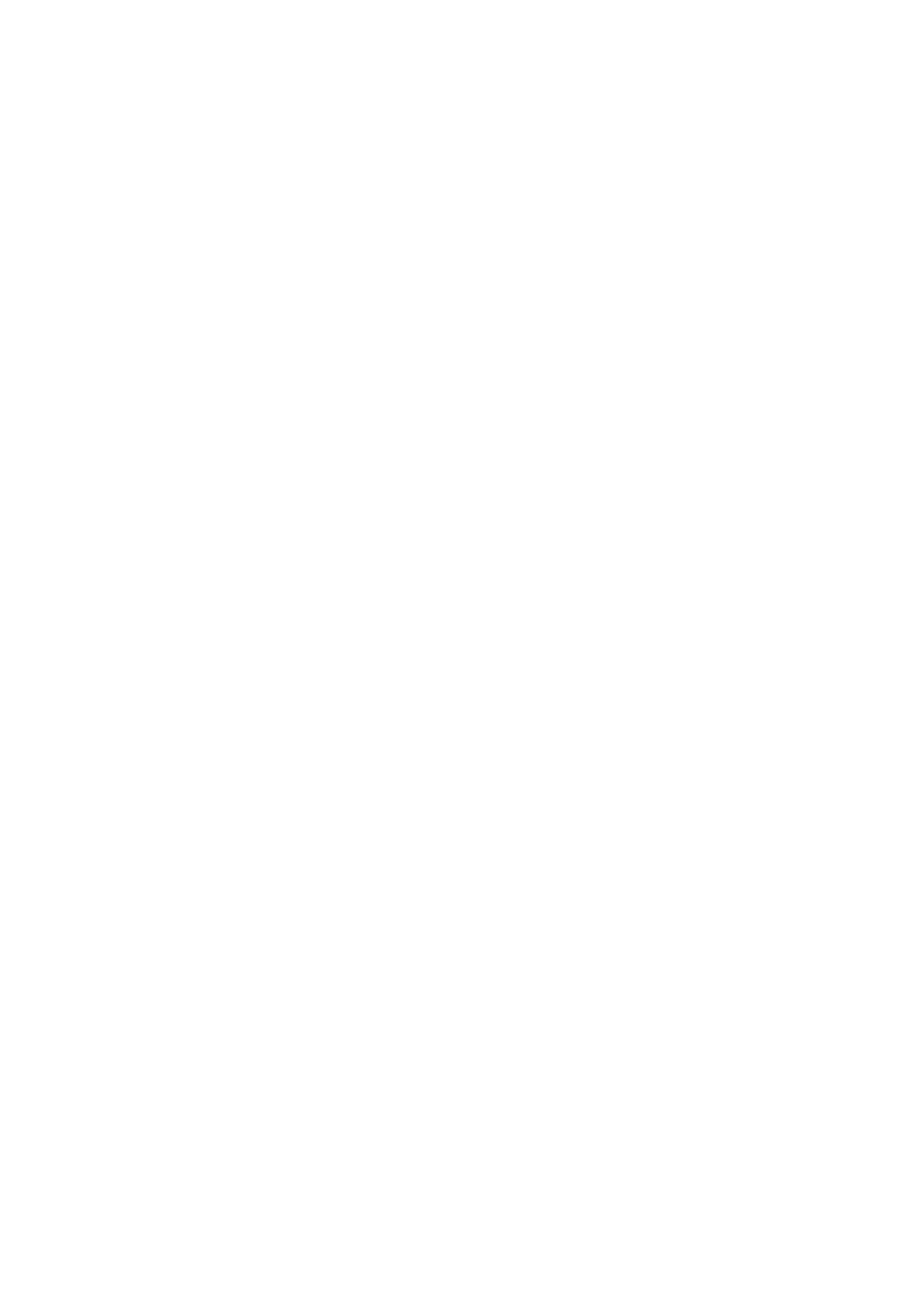## **RETHINKING MACROECONOMIC POLICIES FOR DEVELOPMENT**

### **Deepak Nayyar\***

#### **I. Introduction**

The object of this essay is to develop three propositions. First, it is both necessary and desirable to rethink macroeconomic policies for development. The global economic crisis has created an opportunity for change, which should not be missed and must be captured. Second, this is easier said than done. It is possible if and only if two shibboleths that orthodoxy has embedded in belief systems over three decades can be dispensed with. Third, even if these beliefs are set aside, there are obstacles, economic and political, in the path of change. The constraints on fiscal and monetary policies embedded in orthodox economic thinking are stubborn yet surmountable, but the political constraints implicit in ideology, institutions and interests are more formidable.

#### **II. Crisis And Opportunity**

Over the past three decades, the focus of macroeconomic policies, everywhere, has become narrower with the passage of time. In industrialized countries, the traditional objectives were internal balance and external balance.<sup>1</sup> Internal balance was defined as full employment and price stability, that would be conducive to economic growth. External balance was defined as equilibrium in the balance

<sup>\*</sup> Professor of Economics, Jawaharlal Nehru University, New Delhi and Distinguished University Professor of Economics, New School for Social Research, New York. This article is based on the author's keynote presentation at the Money and Banking Conference organized by the Central Bank of Argentina, to celebrate its 75th Anniversary, at Buenos Aires in September 2010. The usual disclaimers apply.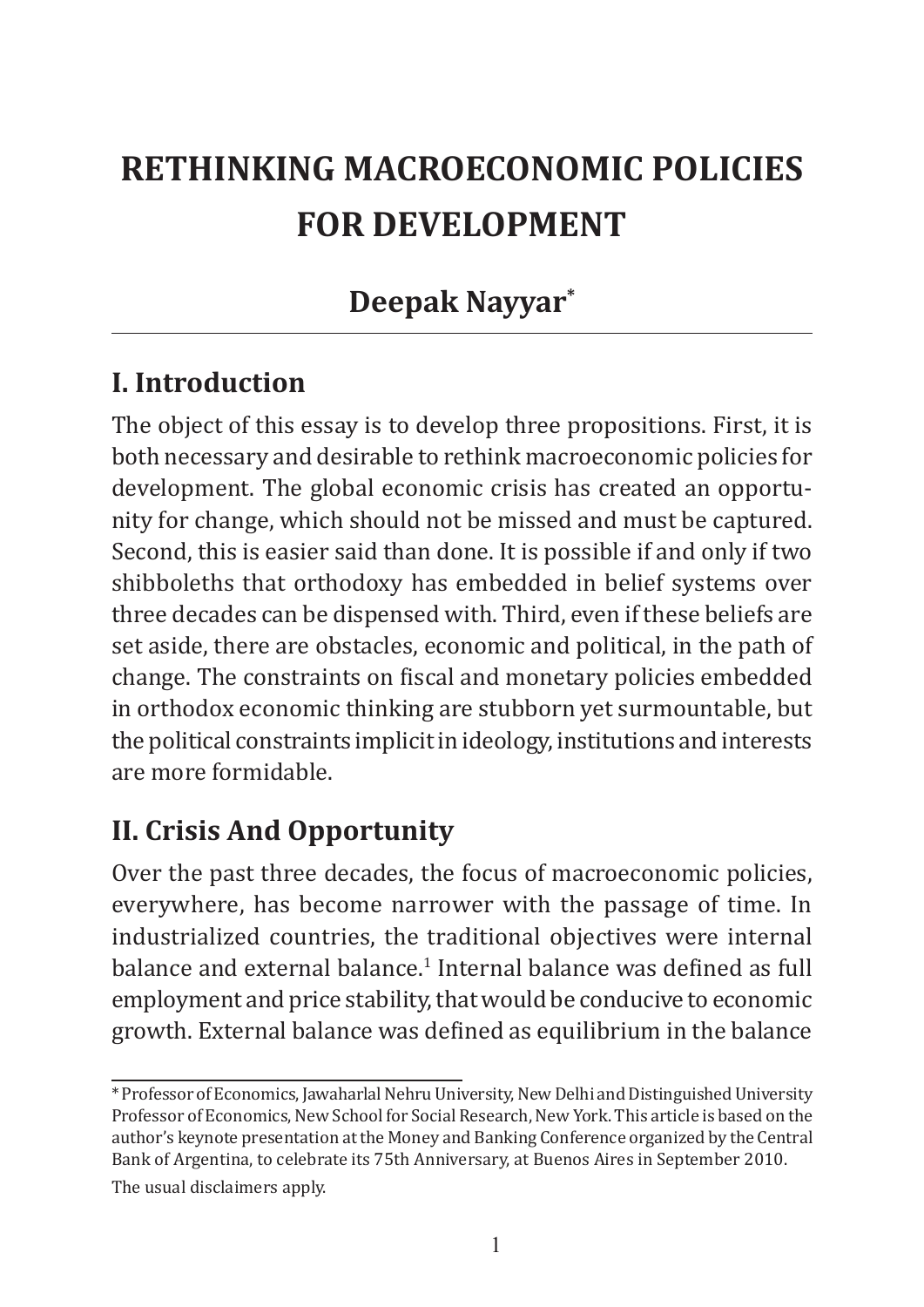of payments primarily with reference to the current account. The decline of Keynesianism and the rise of monetarism in the mid-1970s led to a profound change. The conception of internal balance came to be confined to price stability, so that full employment was no longer an integral part of the objective. This was partly attributable to the belief that if the government achieves price stability, then the market will automatically achieve full employment. Since then, the notion of external balance has been progressively diluted in a world of capital account liberalization. In developing countries, the traditional concern was economic growth in the long term, subject to the constraints that inflation remained within limits of tolerance and that the current account deficit in the balance of payments remained within manageable proportions. The focus of policies shifted to macro-management in the short term after many developing countries, to begin with in Latin America during the early 1980s, ran into debt crises or other forms of macroeconomic disequilibrium. Again, the reason put forward was that if the government succeeded in achieving price stability in the short run, all else including growth would follow. The presumption that full employment and economic growth would materialize as corollaries was belied by experience in both industrialized and developing countries.<sup>2</sup>

Macroeconomics was developed in, and for, industrialized economies. Theory and policy were both concerned with how monetary and fiscal policies should be used to attain stipulated objectives. The narrow focus led to an apparent convergence of objectives. Hence, this corpus of knowledge was sought to be used in developing economies without any significant modification. Such transplantation was simply not appropriate for two reasons.<sup>3</sup> First, the nature of relationships (between variables) and the direction of causation (what determines what) in macroeconomics are both a function of the setting or the context. The starting point for any macroeconomic analysis is the distinction between exogenous and endogenous variables or that between autonomous and induced changes. Such a distinction is essential in macroeconomic theorizing which seeks to analyze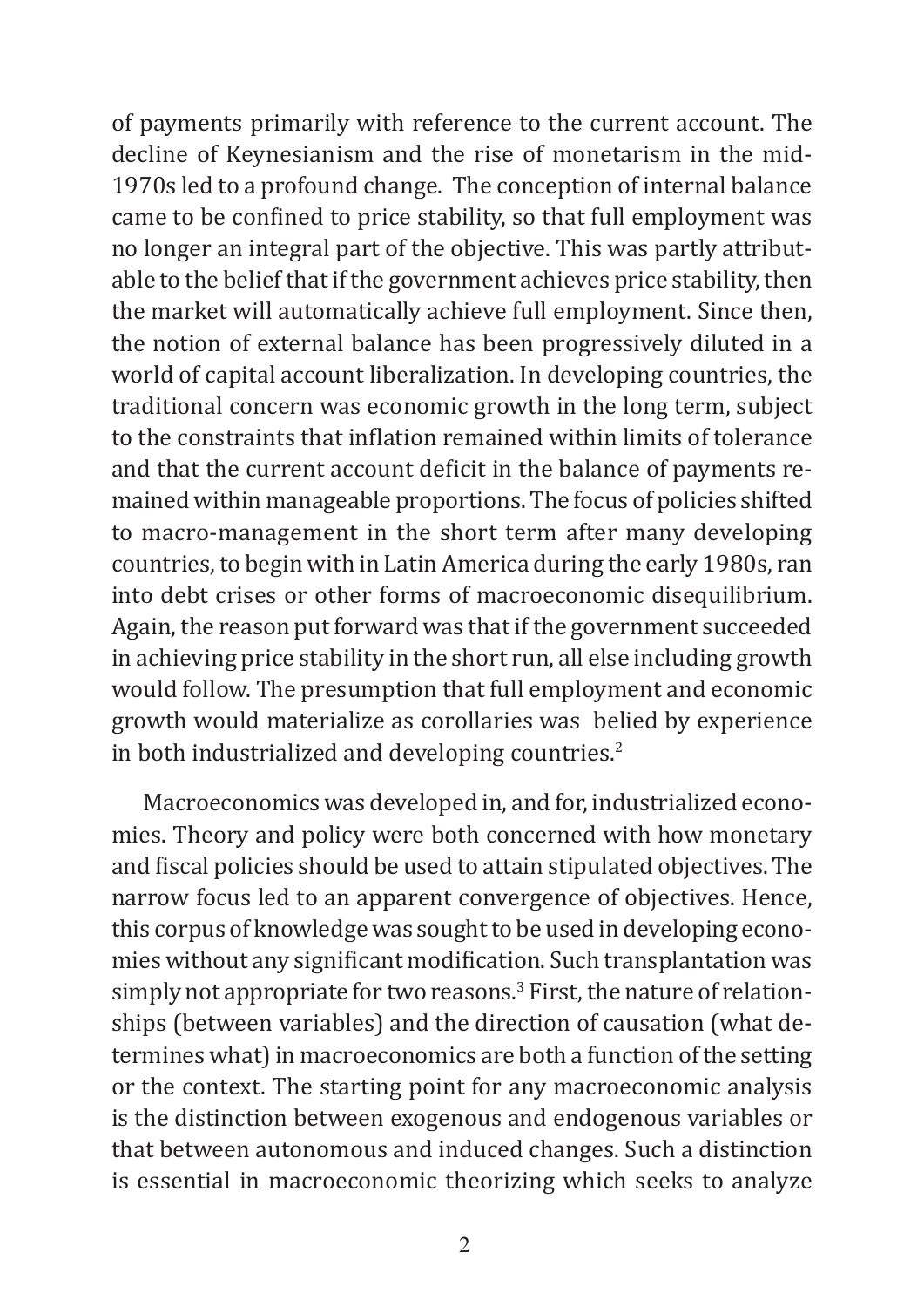implications and prescribe policies. It is important to recognize that this distinction is derived not from the analytical structure but from the institutional setting of models.<sup>4</sup> Second, there are systematic differences in the structural characteristics of developing economies as compared with industrialized economies. These span a wide range from differences in the constraints on output expansion, the degree of wage-price flexibility, the sources of growth, the development of financial markets, institutions and instruments, or the capacity of governments to finance their deficits, to the ability to cope with shocks and crises.<sup>s</sup> There are also significant differences among developing countries. And even if some laws of economics are universal, the functioning of economies can be markedly different. Therefore, good economic theory and good policy analysis should recognize, rather than ignore such myriad differences. But orthodox thinking, which became dominant, simply ignored these differences.

Until the early 1980s, macroeconomic policies in developing countries were embedded in broader growth-oriented development strategies. These policies recognized the differences in structural characteristics of economies and incorporated a longer term perspective. But this approach changed for two reasons. First, macroeconomic instabilities and crises in developing countries surfaced and spread. Second, there was a shift from the Keynesian consensus on counter-cyclical demand management for full employment to the more conservative monetarist view that sought to control inflation. The control of inflation and the elimination of (internal and external) macroeconomic imbalances became the essential objectives. Orthodoxy stressed the importance of a stable macroeconomic environment. Macroeconomic policies sought to focus on stability, defined largely in terms of prices. Short term stabilization, in a narrow sense, came to be seen as the path to long term growth. This new orthodoxy prevailed as it was imposed on economies in crisis by the IMF and the World Bank and was reinforced by international financial markets. Inflation was reduced and fiscal balances were restored. But this did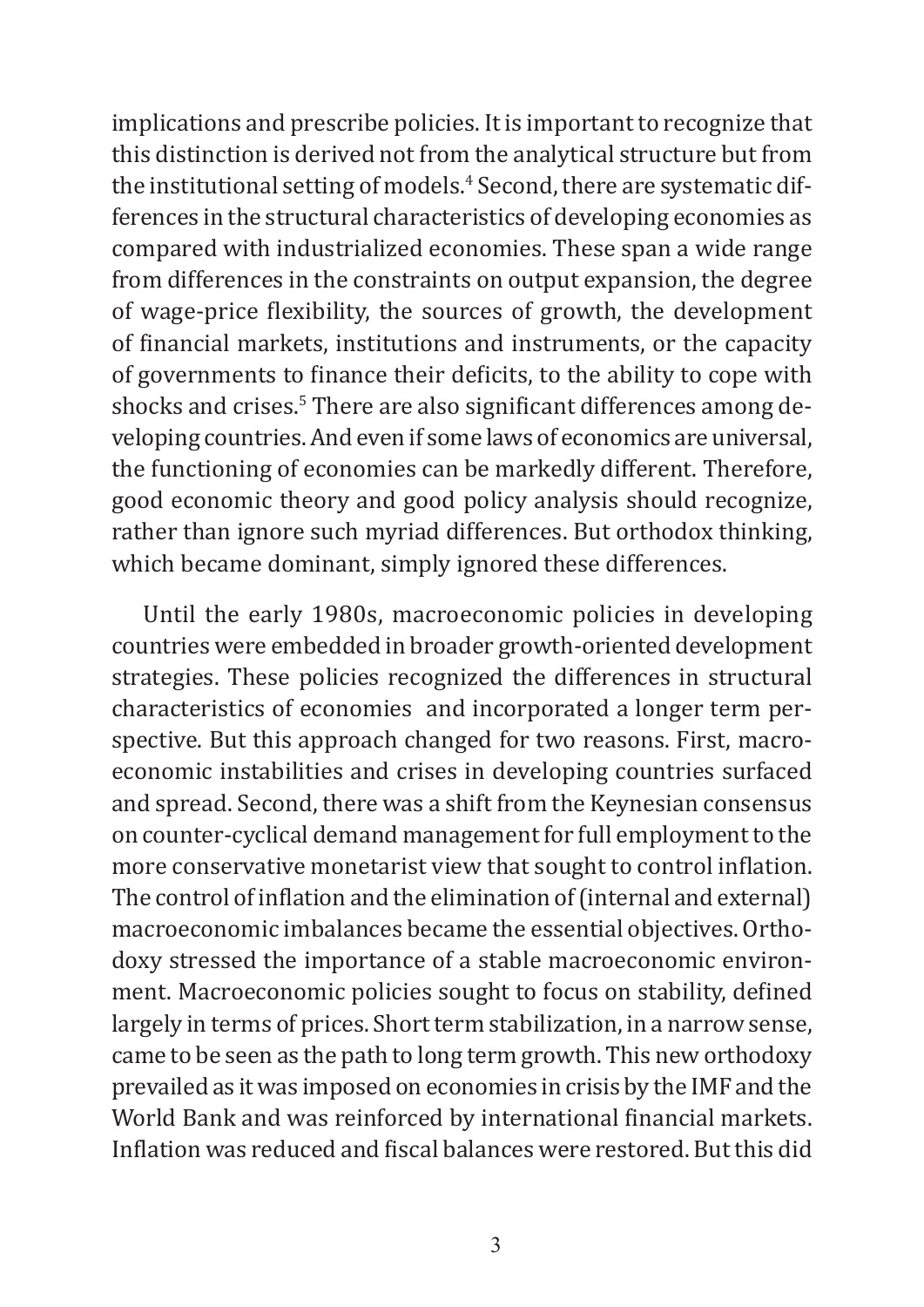not contribute to higher or faster growth. Indeed, stabilization often induced pro-cyclical macro policies that squeezed or stifled public and private investment and thereby hurt economic growth.<sup>6</sup>

There were voices of dissent. Heterodox critics questioned orthodoxy. Yet, nothing changed. However, the dominant ideology of our times has been dented, if not discredited, by the global economic crisis. And it is beginning to lose its stranglehold on thinking, at least in political processes, if not in the ivory towers of academia. There is a growing recognition that markets are no magic wand, that the invisible hand of the market is not visible because it is not there, and that markets are good servants but bad masters. It is clear that the financial crisis and the persistent recession provide an opportunity to rethink macroeconomic policies.<sup>7</sup>

Such a rethinking must begin by redefining policy objectives. In the short-term, or in crisis situations, the prime concern should not be the stability of prices alone. The stability of output and employment is just as important. In the medium-term, or in normal times, the essential objective of macroeconomic policies cannot simply be the management of inflation and the elimination of macroeconomic imbalances. It should be just as much, if not more, about fostering employment creation and supporting economic growth. The rethinking must also extend to reconsidering policy instruments. Fiscal policy cannot be reduced to a means of reducing government deficits or restoring macroeconomic balances. It is a powerful instrument in the quest for full employment and economic growth. Monetary policy cannot be reduced to a means of controlling inflation through interest rates. It is a versatile instrument where both the price and volume of credit can be most effective in the pursuit of development objectives.

In sum, it is essential to return a developmental approach to macroeconomic policies, which is based on an integration of short-term counter-cyclical fiscal and monetary policies with long term development objectives. This should shift the focus from the financial sector to the real economy, from the short-term to the long-term and from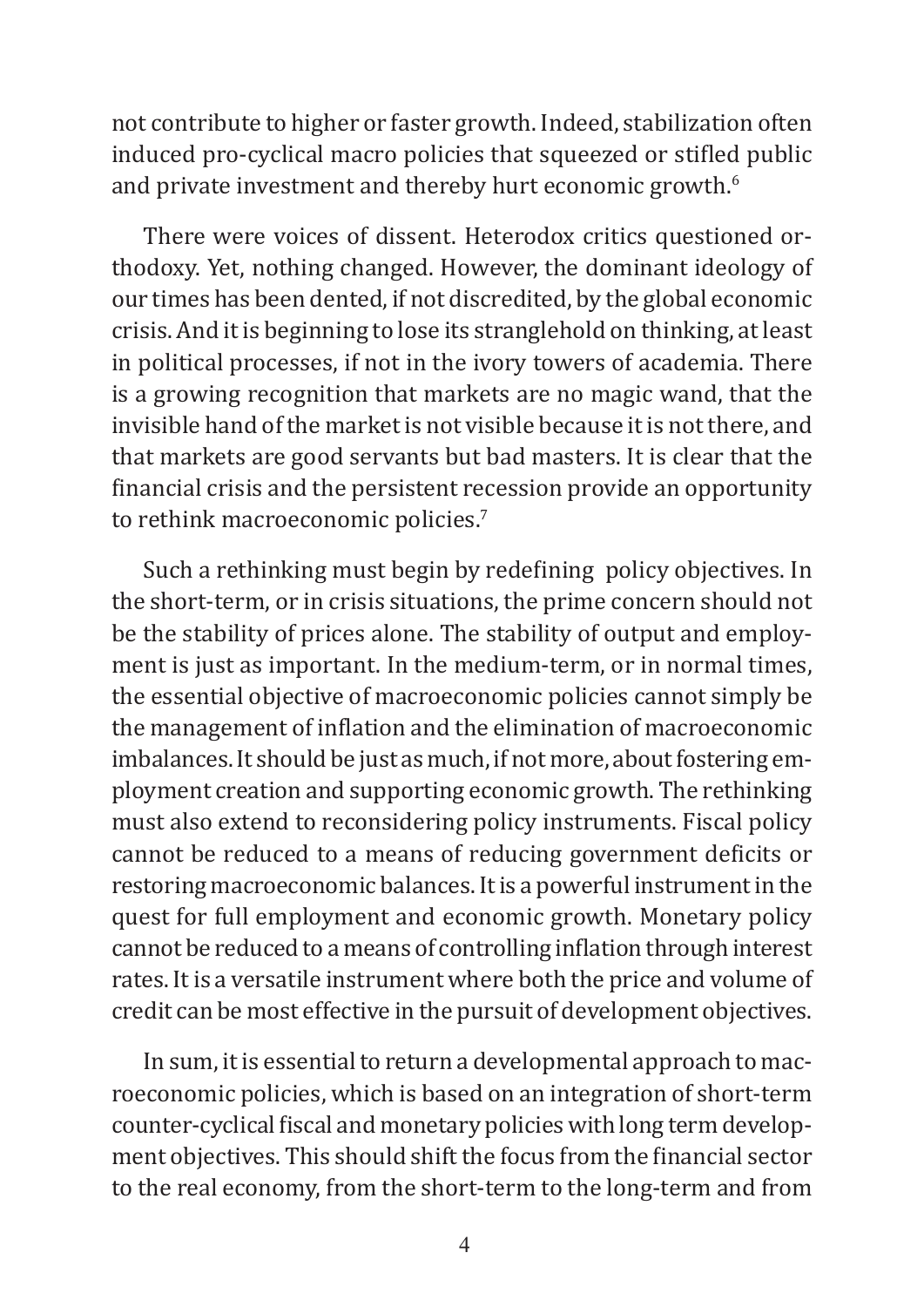equilibrium to development. Economic growth with full employment should be the fundamental objective of macroeconomic policies. Given the differences in the quality and maturity of institutions, the framework for macroeconomic policies in developing countries, in terms of objectives, instruments or stance, would have to be different from that in industrialized economies. Macroeconomic policies in the developing world also need a broader approach insofar as the nature and sources of growth are different in the two sets of countries.

#### **III. Stubborn Orthodox Beliefs**

Such rethinking is easier said than done, because it requires dispensing with two shibboleths that have shaped orthodox macroeconomic policies, particularly in difficult times or crisis situations : that government deficits must be reduced and that economies must accept the pain of adjustment. This belief system was dented in the response to the global economic crisis but is beginning to resurface.

Macroeconomic policy is guided by a focus on intermediate variables such as deficits in government finances. But this can be misleading if accounting frameworks are inappropriate.<sup>8</sup> Even appropriate accounting frameworks are not enough. The reason is simple. Such measures are like a thermometer. If it shows that the body temperature is above normal, it signals that something is wrong. But a thermometer does not provide a diagnosis for a patient. Similarly, an accounting framework can never provide a complete diagnosis, let alone a prescription, for an economy.

The accounting frameworks in use for deficits in government finances are an almost perfect illustration of this problem. And the problem is compounded because different measures are used for different purposes in a manner that is far from consistent. For a meaningful analysis of policy, therefore, it is essential that the use of accounting frameworks is determined by their macroeconomic significance.<sup>9</sup> If the objective is to measure the total borrowing needs of the government, the gross fiscal deficit is the most appropriate.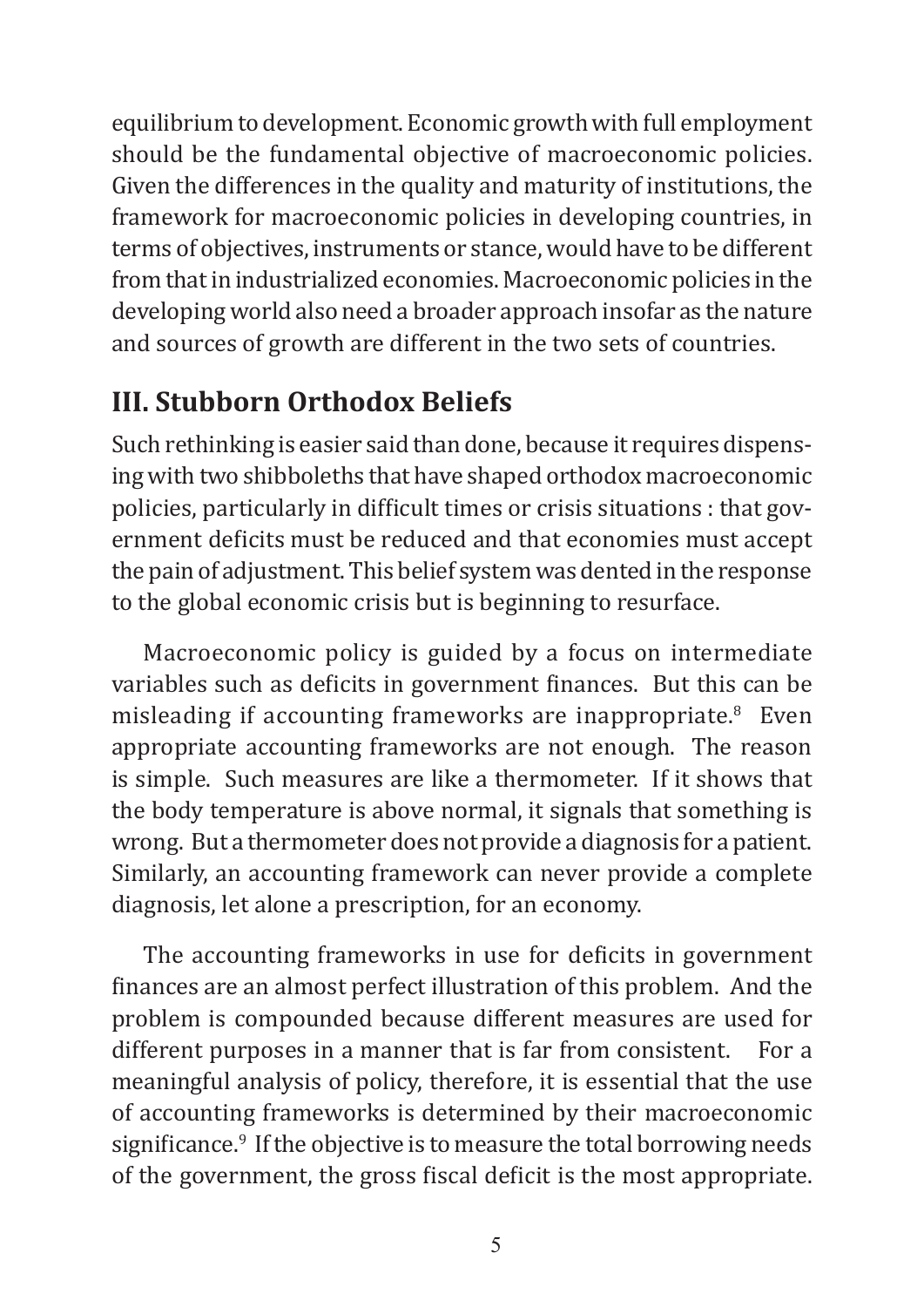If the objective is to consider the implications of a deficit in government finances for monetary expansion, as an index of inflationary pressures, the monetized deficit is the most appropriate. If the objective is to assess whether a fiscal regime is sustainable over time, the revenue deficit is the most appropriate. If the objective is to examine what governments can do, or have done, to improve the fiscal situation, the primary deficit is the most appropriate. Yet, there is an obsessive concern about deficits in government finances that borders on fetishism. It is essential to recognize the fallacies of such deficit fetishism.<sup>10</sup>

Orthodoxy believes that reducing gross fiscal deficits is both necessary and sufficient for the macroeconomic adjustment. This is a myth. The size of the fiscal deficit, or the amount of government borrowing, is the symptom and not the disease. And there is nothing in macroeconomics which stipulates an optimum level to which the fiscal deficit must be reduced as a proportion of GDP. Indeed, it is possible that a fiscal deficit at 6 per cent of GDP is sustainable in one situation while a fiscal deficit at 4 per cent of GDP is not sustainable in another situation. The real issue is the allocation and end-use of government expenditure in relation to the cost of borrowing by the government. Thus, government borrowing is always sustainable if it is used to finance investment and if the rate of return on such investment is greater than the interest rate payable.

In an ideal world, there should be a revenue surplus large enough to finance capital expenditure on the social sectors, as also on defence, where there are no immediate or tangible returns. This would ensure that borrowing is used only to finance investment expenditure which yields a future income flow to the exchequer. So long as that income flow is greater than the burden of servicing the accumulated debt, government borrowing remains sustainable. In the real world, however, government borrowing is sometimes used, at least in part, to support consumption expenditure. In these circumstances, the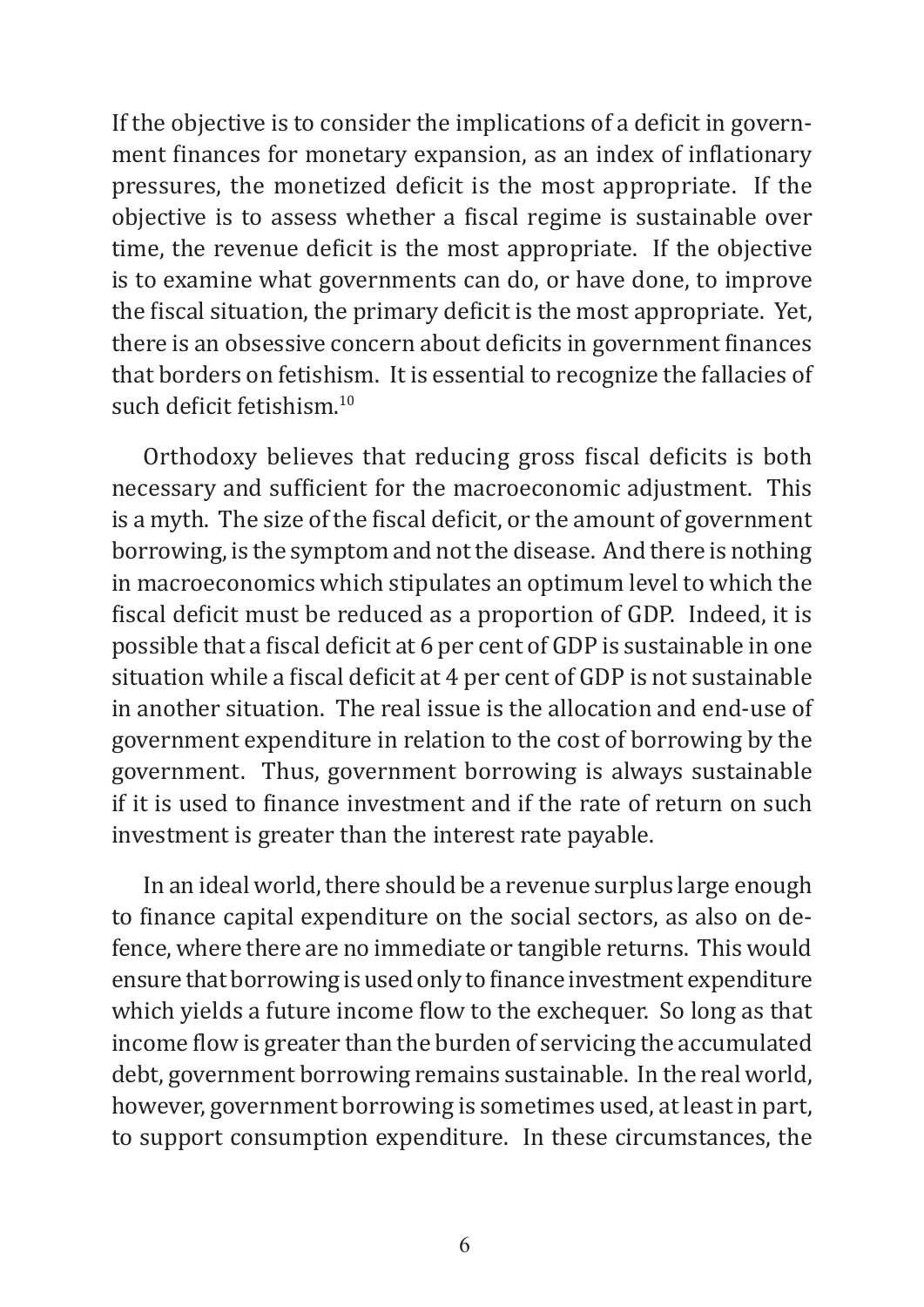rate of return on investment, financed by the remainder of the borrowing cannot be high enough to meet the burden of servicing the entire debt. This problem is often compounded by orthodox economic policies which raise the cost of government borrowing. For one, governments are forced to cut back sharply on borrowing at low interest rates from the central bank so as to reduce monetary expansion. For another, financial deregulation means that governments have to borrow at a significantly higher cost, from the commercial bank system and the domestic capital market, as interest rates on government securities are raised to market levels.

There is a similar fetishism about monetized deficits. It serves little purpose to eliminate the monetized deficits for fear of inflation if the government continues to borrow as much from elsewhere, instead of the central bank, but at a much higher cost. There are other important macroeconomic consequences of such monetarism. For one, it makes public debt much less manageable and reduces fiscal flexibility for governments as interest payments pre-empt a much larger proportion of government expenditure. For another, high interest rates, which may not dampen government borrowing in the short run if not in the medium-term, crowd-out private investment, as rates of return on borrowed capital used to finance investment need to be much higher.

The other shibboleth also dies hard. For economies in crisis, orthodoxy believes that governments should not attempt to attain full employment. Instead, governments are urged to accept the pain of adjustment, in the form of lower output today, for a higher output tomorrow. This recommendation conforms to the strong spring analogy: the harder you push the spring down, the greater the force with which it bounces back. But a weak spring might be a more appropriate analogy for the economy, for when it is pushed too hard, it may simply remain there if its restorative forces are destroyed. These are mere analogies but there is evidence in support of the latter. $11$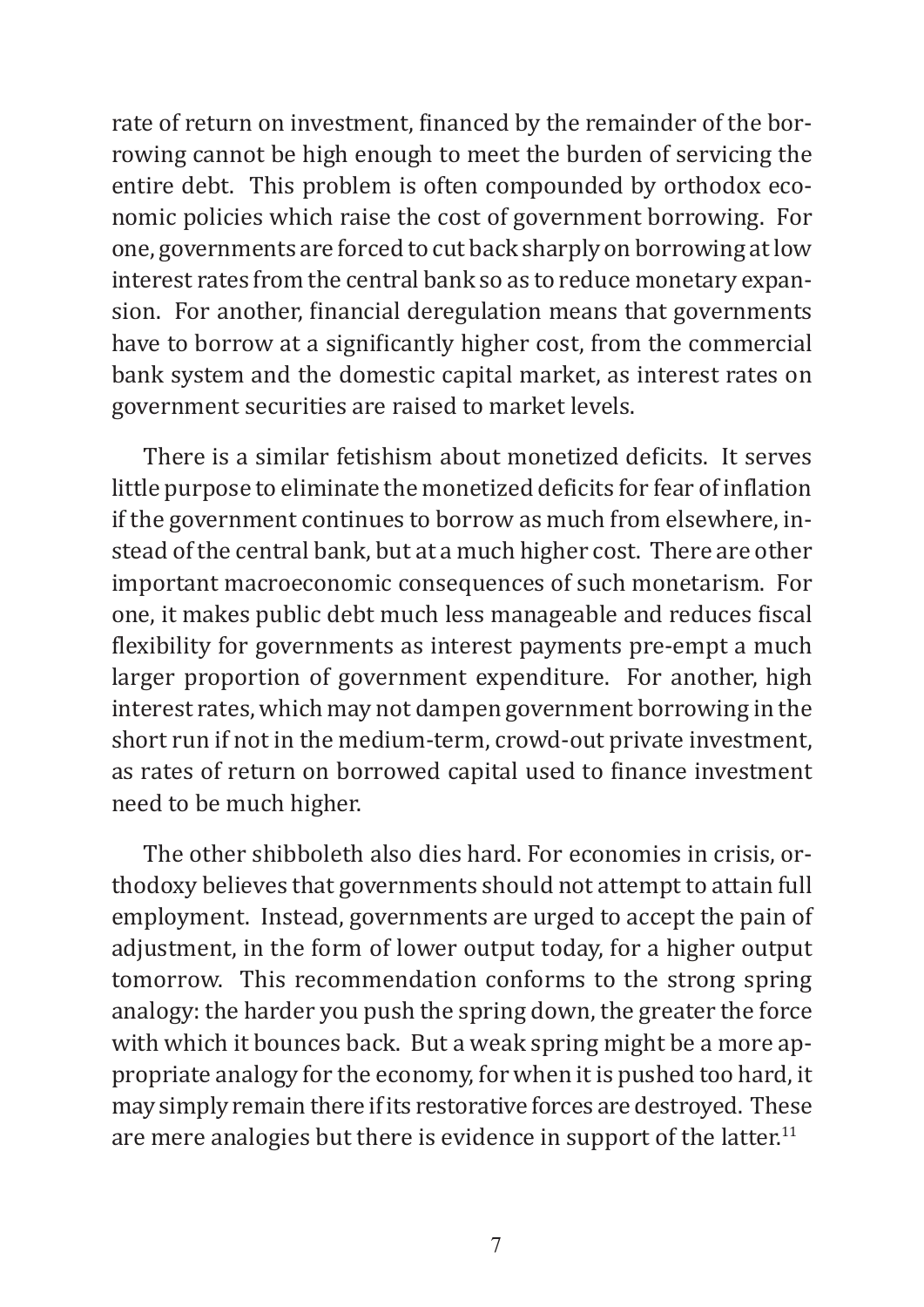In developing countries, under normal circumstances, there already exists a pro-cyclical pattern to macroeconomic policies.<sup>12</sup> This is particularly true of fiscal policy. During downswings of the business cycle, as the economy slows down, tax revenues fall, or do not rise as much as expected. The ability of the government to service public debt diminishes. The interest rate on government borrowing rises. And governments find it not only more expensive but also more difficult to borrow in order to finance expenditure. During upswings of the business cycle, the opposite happens. Government revenues recover. So does government expenditure. And governments have more access to cheaper credit.

The social costs of pro-cyclical fiscal policies are high. In downturns, cuts in public expenditure squeeze investment in infrastructure and reduce allocations for social sectors, which can only dampen growth in the long-term. In upturns, readily available finances may be used for investments that yield low returns or even for unproductive consumption expenditure. In general, stop-go cycles are bound to reduce the efficiency of government spending. Yet, there are strong, embedded, incentives or disincentives for governments to adopt pro-cyclical fiscal policies. In a downturn, therefore, such pro-cyclical policies can only accentuate difficulties in the short-run and dampen growth in the medium-term.

The probability of such outcomes increases with orthodox stabilization and adjustment programmes, which advocate pro-cyclical macroeconomic policies: a restrictive fiscal policy and a tight monetary policy. This is just the opposite of anti-cyclical macroeconomic policies adopted as a rule by governments in industrialized countries. It is also counter-intuitive in so far as it is the opposite of what students of macroeconomics learn across the world. As a result, growth is dampened, if not stifled.<sup>13</sup>

In the aftermath of the global economic crisis, the response of most developing countries, contrary to the orthodox belief system,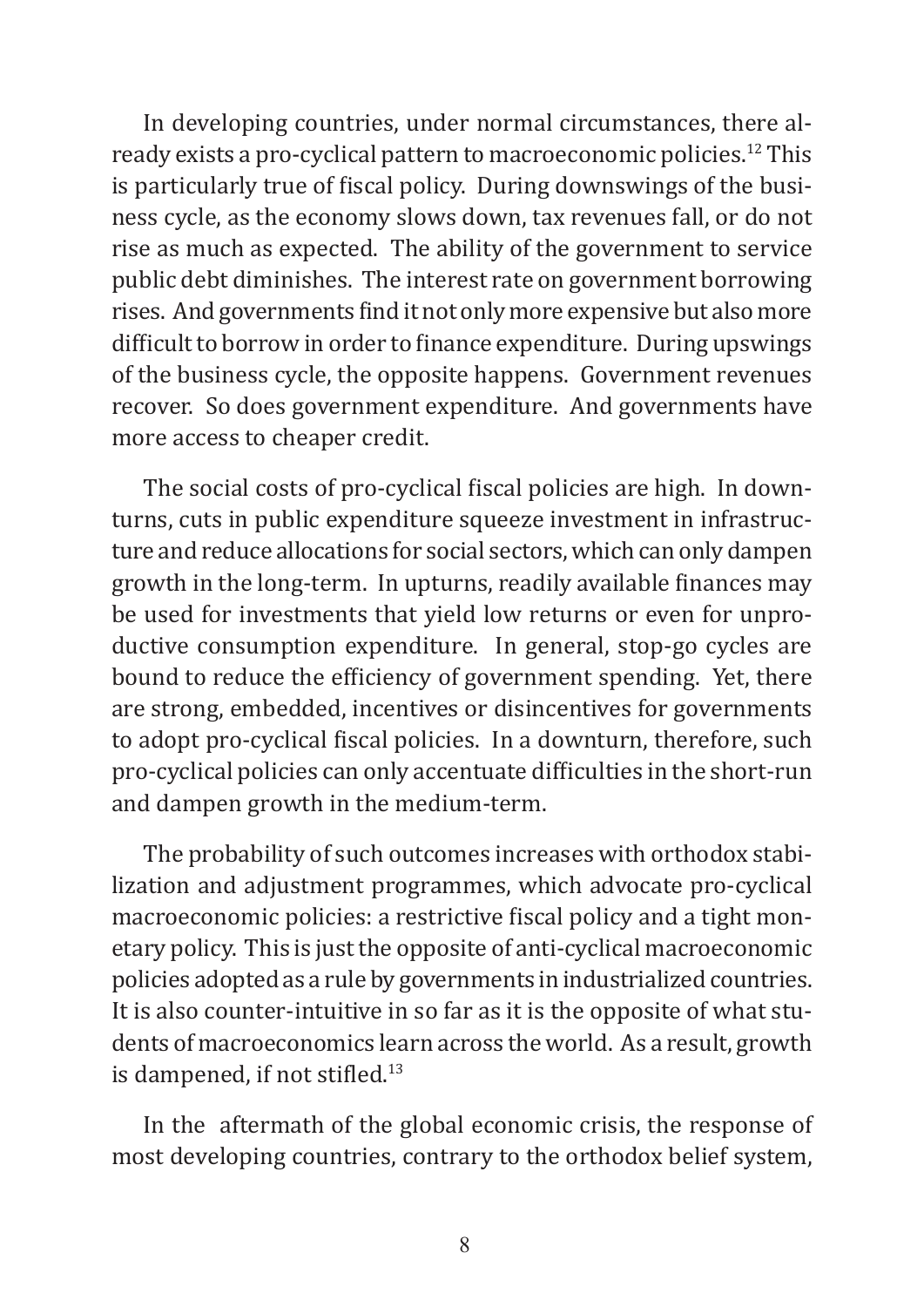was to adopt counter-cyclical policies in the form of a fiscal stimulus or monetary easing or both. There were three factors that made this possible. First, the response of the industrialized countries was clear in the form of expansionary macroeconomic policies. Second, there was an international effort, through the G-20, to coordinate macroeconomic policies across countries. Third, much of the developing world, particularly the emerging economies, witnessed rapid economic growth combined with macroeconomic balances in the period before the crisis. In the process, obsessive concerns about governments deficits were also given up for some time. However, even as the Great Recession persists, the shibboleths have surfaced once again. There are some exceptions, but the stimulus is coming to an end almost everywhere and the process of reversing the stimulus has begun in several countries. The message from the G-20 is growthfriendly fiscal consolidation, which represents a return to orthodoxy through the back door. Following such advice would almost certainly be counterproductive at this juncture.<sup>14</sup> It is essential for developing countries to resist this temptation and use the window of opportunity provided by the crisis to reinvent macroeconomic policies for development.

#### **III. Obstacles to Change**

It is bound to be said that governments in developing countries do not have much fiscal flexibility in either revenue or expenditure. Tax revenues are based less on direct taxes and more on indirect taxes. The base for taxation is not broad enough. Tax compliance is low, which is attributable to tax avoidance and tax evasion. Thus, governments find it very difficult to increase their income through tax revenues. Orthodoxy does not help matters. For, typically, tax rates are lowered without any systematic effort to improve compliance or broaden the base for taxation.<sup>15</sup> In the sphere of expenditure, governments find it difficult to cut consumption expenditure, so that the axe falls on public investment, which constrains growth, and on social sectors,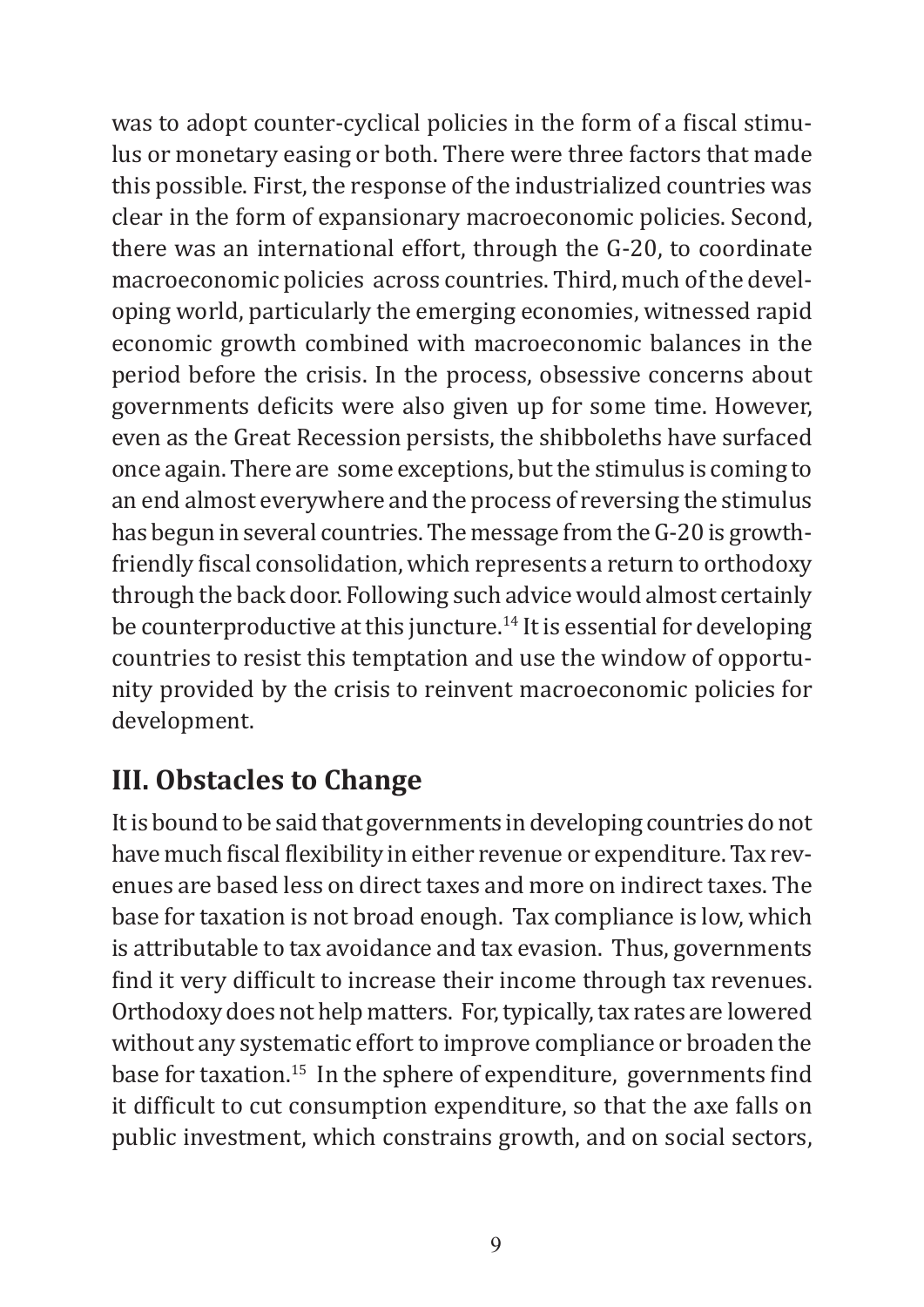which hurts the poor. But there is policy space which must be used and not given up. And things change for the better, through a cumulative causation, in the process of development. Public investment develops infrastructure and crowds-in private investment, both of which are conducive to growth, while expenditure on social sectors, education and health, is more investment than consumption, which can raise productivity. Government expenditure has multiplier effects that also creates revenue through buoyancy. As institutions develop and development accelerates, fiscal flexibility increases.

Monetary policy in developing countries also has limits. Money markets are often segmented, if not underdeveloped. Effects of monetary policy are more narrowly directed. Its effectiveness is lower. Open market operations are obviously a limited option in thin markets. Experience shows that beyond a point higher interest rates do not combat inflation just as lowering interest rates does not stimulate investment. Interest rates are a strategic instrument to influence allocation of scarce investible resources.<sup>16</sup> And the volume of credit could be more effective than the price of credit as an instrument of monetary policy. But the deregulation of domestic financial sectors and capital account liberalization, taken together, have reduced the space for monetary policy. This needs correction. Monetary policy should not be narrow in its objectives (managing inflation alone) and as an instrument (just interest rates). In fact, there is need to create space for monetary policy in the pursuit of development objectives. As financial markets develop, institutions evolve and instruments diversify, monetary policy can become more effective in terms of range and reach.

It is also important to recognize the somewhat different macroeconomic implications of the interaction between fiscal and monetary policy in developing countries.<sup>17</sup> For example, the monetary impact of fiscal policy is perhaps greater in developing countries because a much larger proportion of the fiscal deficit is financed by borrowing from the central bank. In a shallow capital market, the alternatives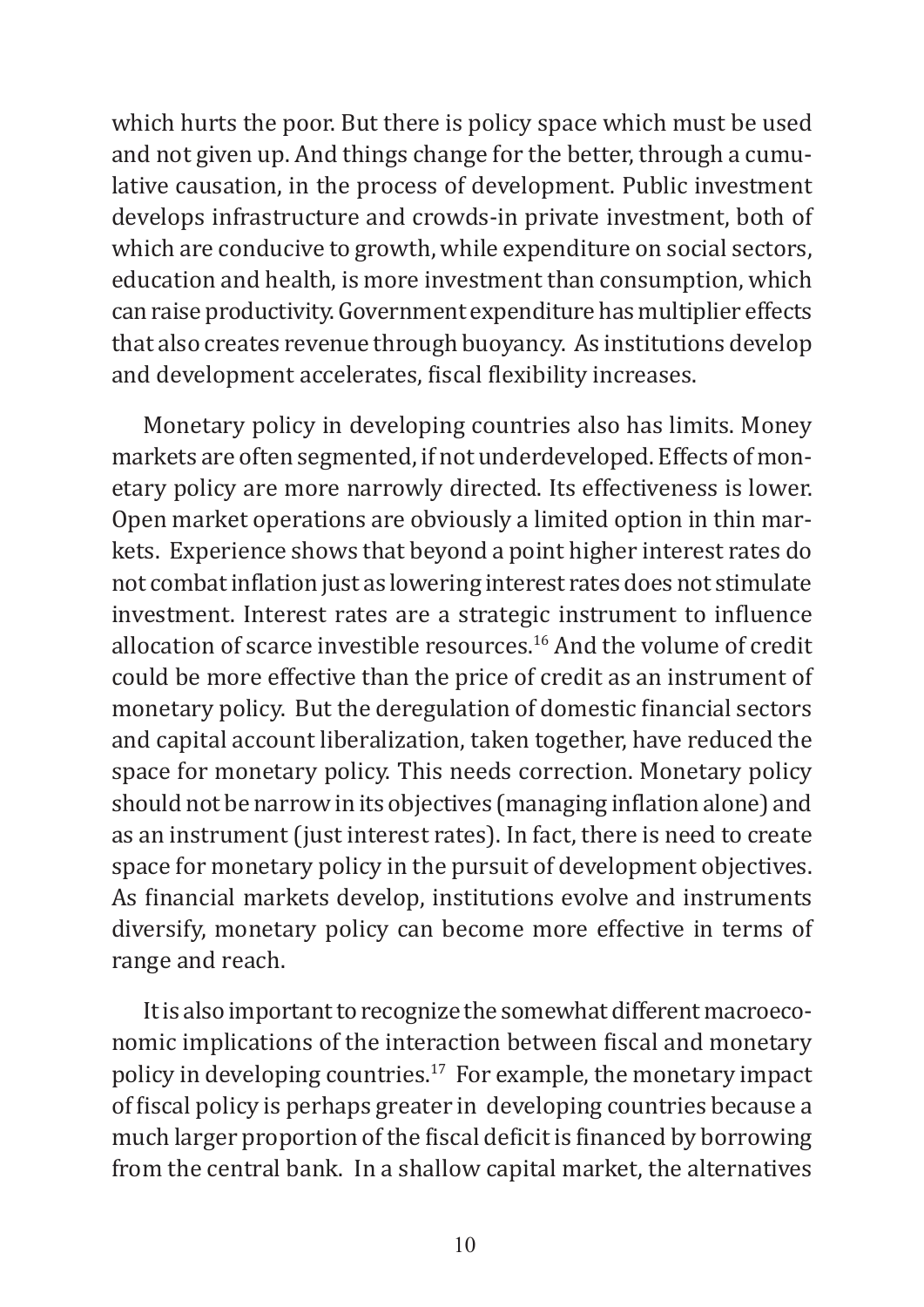are few and far between. And, in developing countries, borrowing from the central bank is the principal source of reserve money which makes it the most important determinant of monetary expansion. This is no longer the case in most Latin American economies, but remains the reality in most other developing countries. Similarly, the fiscal impact of monetary policy is perhaps greater in developing countries, because, in situations where public debt is large as a proportion of GDP and interest payments on these debts are large as a proportion of government expenditure, even modest changes in interest rates exercise a strong influence on fiscal flexibility.

In a changed international context, it is also important to recognize that countries which are integrated into the world financial system are constrained in using an autonomous management of demand to maintain levels of output and employment. Expansionary fiscal and monetary policies – large government deficits to stimulate aggregate demand or low interest rates to encourage domestic investment – can no longer be used, as easily as in the past, because of an overwhelming fear that such measures could lead to speculative capital flight and a run on the national currency. The problem exists everywhere. But it is far more acute in developing countries.<sup>18</sup>

There are important lessons to be learnt from the experience of financial deregulation and capital account liberalization, in both industrialized countries and developing countries, about what should not be done.19 It is clearly essential to learn that financial deregulation, such as doing away with the distinction between banking and nonbanking financial intermediaries, is fraught with risk. At the same time, in thinking of integrating with international financial markets, it is clear that it would be wise to hasten slowly with capital account liberalization. For the same reason, it would be unwise to rely on portfolio investment inflows to finance current account deficits because portfolio investment represents the intersection of two somewhat thin, very unstable, markets in developing countries: namely stock exchange markets, and foreign exchange markets. Indeed, wherever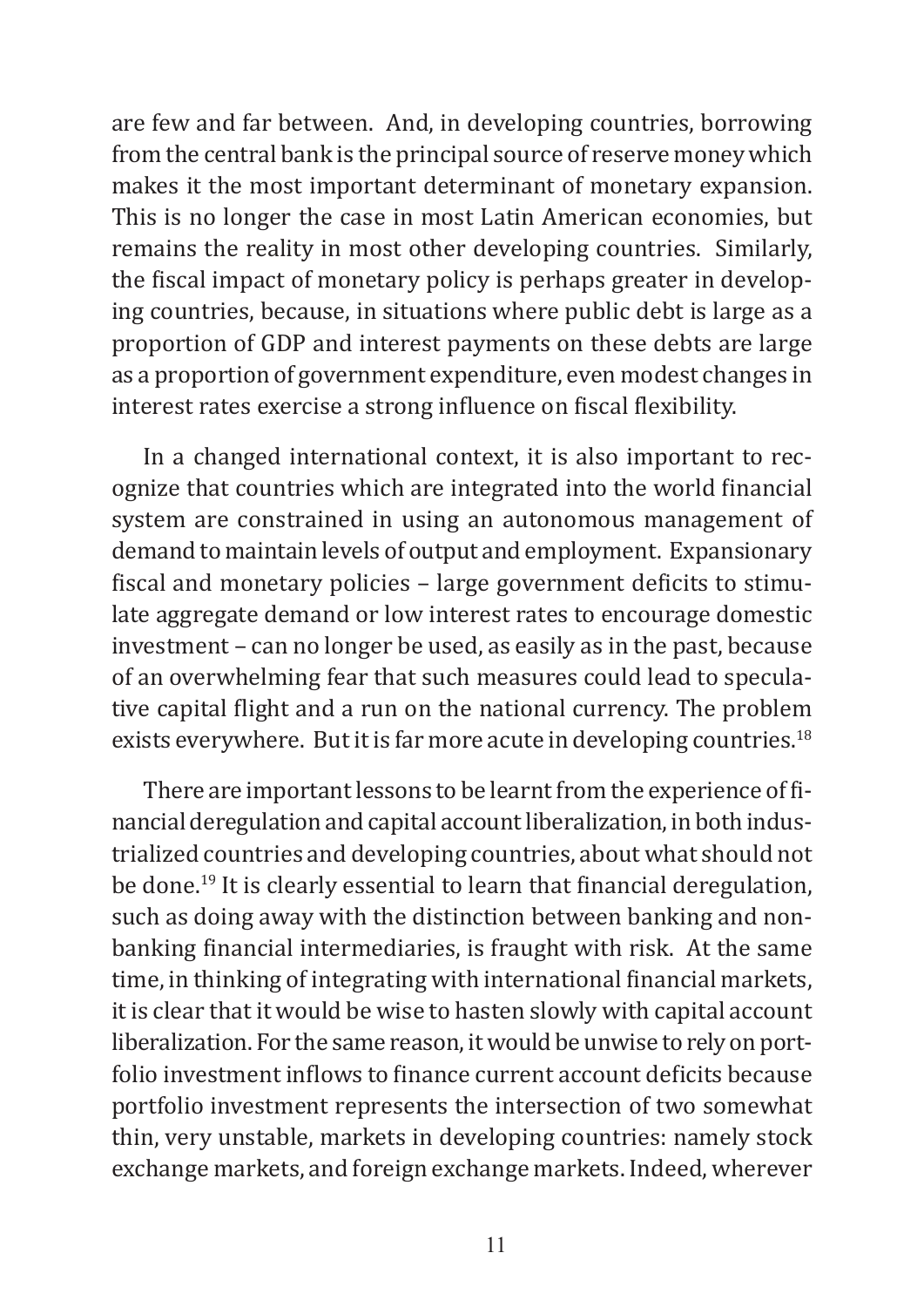countries have moved to capital account liberalization, the option of introducing capital account controls must be retained.<sup>20</sup>

Macroeconomic policies are neither formulated nor implemented in a vacuum. It is, therefore, important to recognize the significance of the political context. What governments can or cannot do in the sphere of macroeconomic policies is also shaped in the realm of politics. It is an outcome of the ideology, the institutions and the interests that reinforce orthodox theory and practice.

*Ideology*: The gathering momentum of globalization, associated with an internationalization of financial markets, led to the formulation of a rationale for orthodox macroeconomic policies that is almost prescriptive. The objectives of price stability and fiscal balance became sacrosanct, which defined the role of monetary policy and fiscal policy in the narrowest possible sense. Slowly but surely, this orthodoxy was embedded in the belief systems of individuals, who influenced policy and shaped opinion, in politics and government. In this process, intellectuals from the world of academia provided the rationale and editors or columnists from the world of media provided the voice. It is no surprise that the orthodox belief system was transformed into a virtual ideology.

*Institutions*: The ideology is not abstract. It is in the logic of international financial markets, where price stability is almost an article of faith, high interest rates ensure profitability and strong exchange rates impart confidence. Orthodox macroeconomic policies are simply a means to these ends. The same worldview came to be adopted by multilateral financial institutions, in particular, the IMF and the World Bank, which exercised enormous influence on policies of economies in crisis. It was only natural that this thinking spread to national institutions. The advocacy may have come from domestic financial sectors, but the policies were formulated by finance ministries while the practices were adopted by central banks.

*Interests*: Governments in developing countries find it very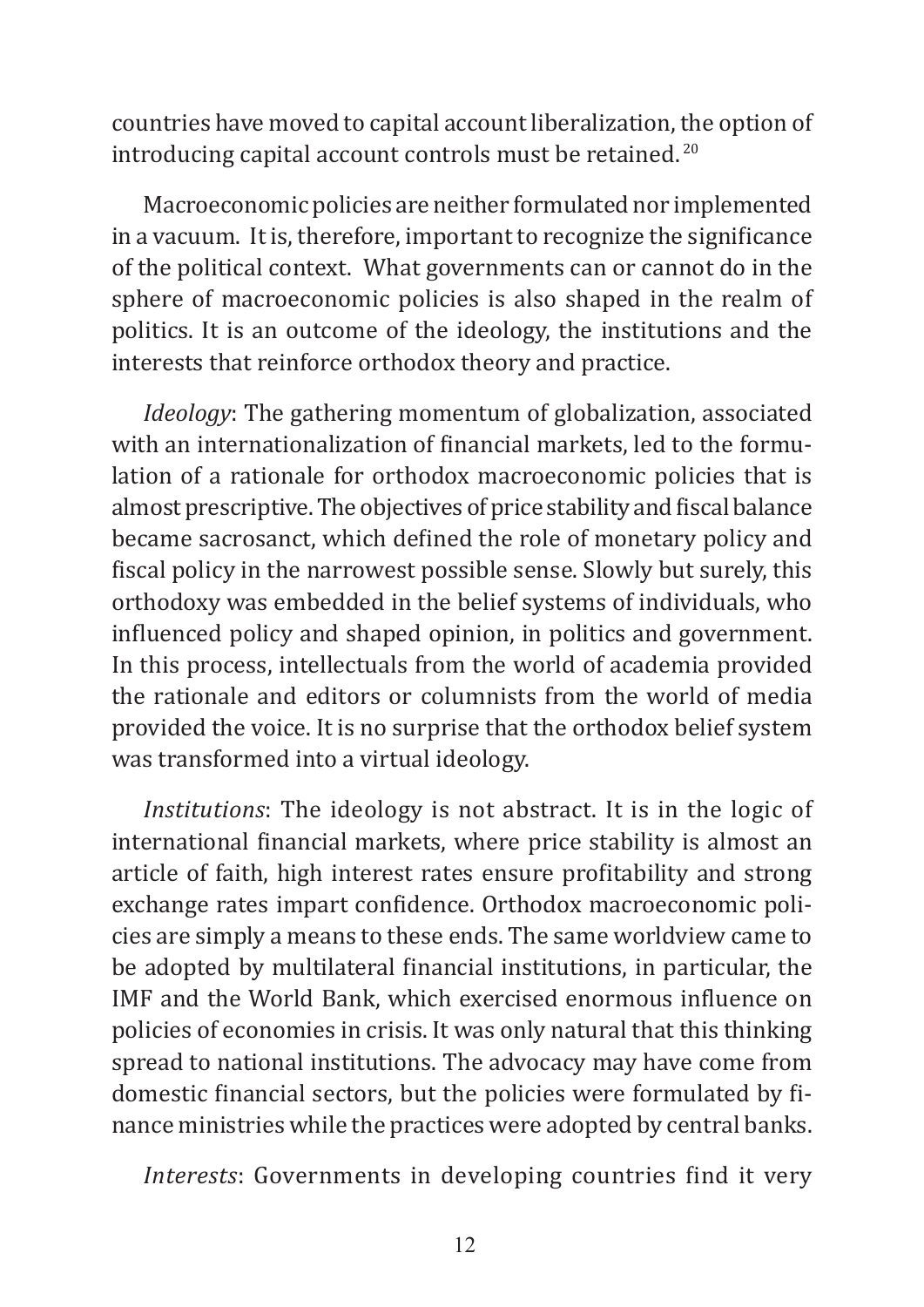difficult to increase their income through tax revenues, because important political constituencies with a voice have the capacity not only to evade or avoid taxes but also to resist taxes. In contrast, governments in developing countries find it somewhat less difficult to decrease their expenditure, although there are asymmetries. It is easier to cut investment expenditure than to cut consumption expenditure, just as it is easier to reduce public expenditure on social sectors where the economic constituencies are not as organized as elsewhere and the consequences are discernible only after a time lag. There is a similar intersection of economics and politics in the sphere of monetary policy.<sup>21</sup> The orthodox view does recognize this but the recognition is limited to the macroeconomic significance of monetized deficits and the independence of central banks.<sup>22</sup> This understanding and characterisation is much too narrow. Clearly, the dominance of one institution over another could be dangerous, for it takes away checks and balances. But autonomy or independence is not the answer. Macroeconomic policies for development require partnership and coordination. In any case, there is more to the political economy of monetary policy. Constraints embedded in political economy reduce degrees of freedom in the use of interest rates. Property-owning democracies with extensive rentier interests, in developing countries, almost as much as in industrial societies, prefer higher interest rates not only because of higher income from financial assets but also because a wider middle class fears that inflation might erode the real value of their accumulated savings. In developing countries that have carried out capital account liberalization, sources of foreign capital inflows also prefer higher interest rates and lower inflation rates. It is not surprising, then, that any lowering of interest rates is resisted by an emerging rentier class in domestic financial markets which has a political voice, just as any lowering of interest rates is constrained by an integration into international financial markets which also become significant political constituencies for finance ministers.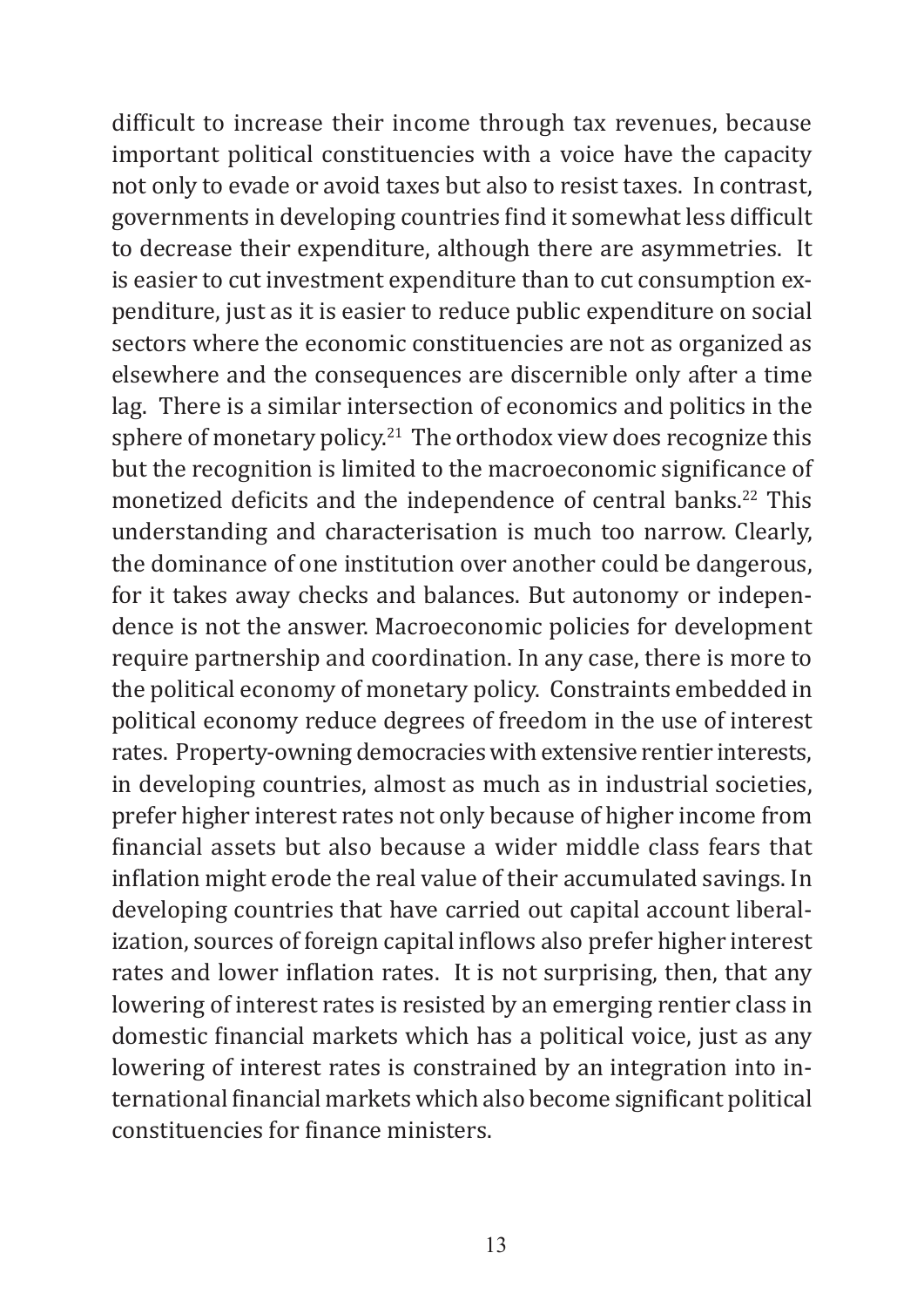#### **V. Conclusion**

There are some obvious conclusions that emerge from the preceding discussion. It is essential to redefine macroeconomic objectives so that the emphasis is on fostering employment creation and supporting economic growth instead of the focus on price stability alone. It is just as important to rethink macroeconomic policies which cannot simply be used for the management of inflation and the elimination of macroeconomic imbalances, since fiscal and monetary policies are powerful and versatile instruments in the pursuit of development objectives. It is sensible to exercise restraint in the deregulation of domestic financial sectors. It is prudent to hasten slowly with capital account liberalization, or retain the option of introducing capital controls. It is necessary to stay prudent in macro-management so that there is some freedom to introduce counter-cyclical macroeconomic policies. In doing this, it is essential to the overcome the constraints embedded in orthodox economic thinking and recognize the constraints implicit in the politics of ideology and interests.

#### **Endnotes**

- <sup>1</sup> The distinction between internal balance and external balance was first made by Meade (1951). These were the policy objectives of the model. There were two sets of policy instruments: income adjustments (though fiscal and monetary policies) and price adjustments (through exchange rate variations or wage flexibility).
- <sup>2</sup> This argument is developed, with supporting evidence, in Stiglitz, Ocampo, Spiegel, Ffrench-Davis and Nayyar (2006).
- <sup>3</sup> For a detailed discussion, see Nayyar (2007).
- <sup>4</sup> The most important example, perhaps, is the Keynesian idea that investment is an independent (exogenous) variable to which saving adjusts as a dependent (endogenous) variable, or that exports are autonomous while imports are induced. There are other examples. In a world without capital mobility, capital account transactions in the balance of payments were induced and shaped by the balance on current account, but in a world of capital account mobility, capital account transactions are autonomous and not induced by the current account.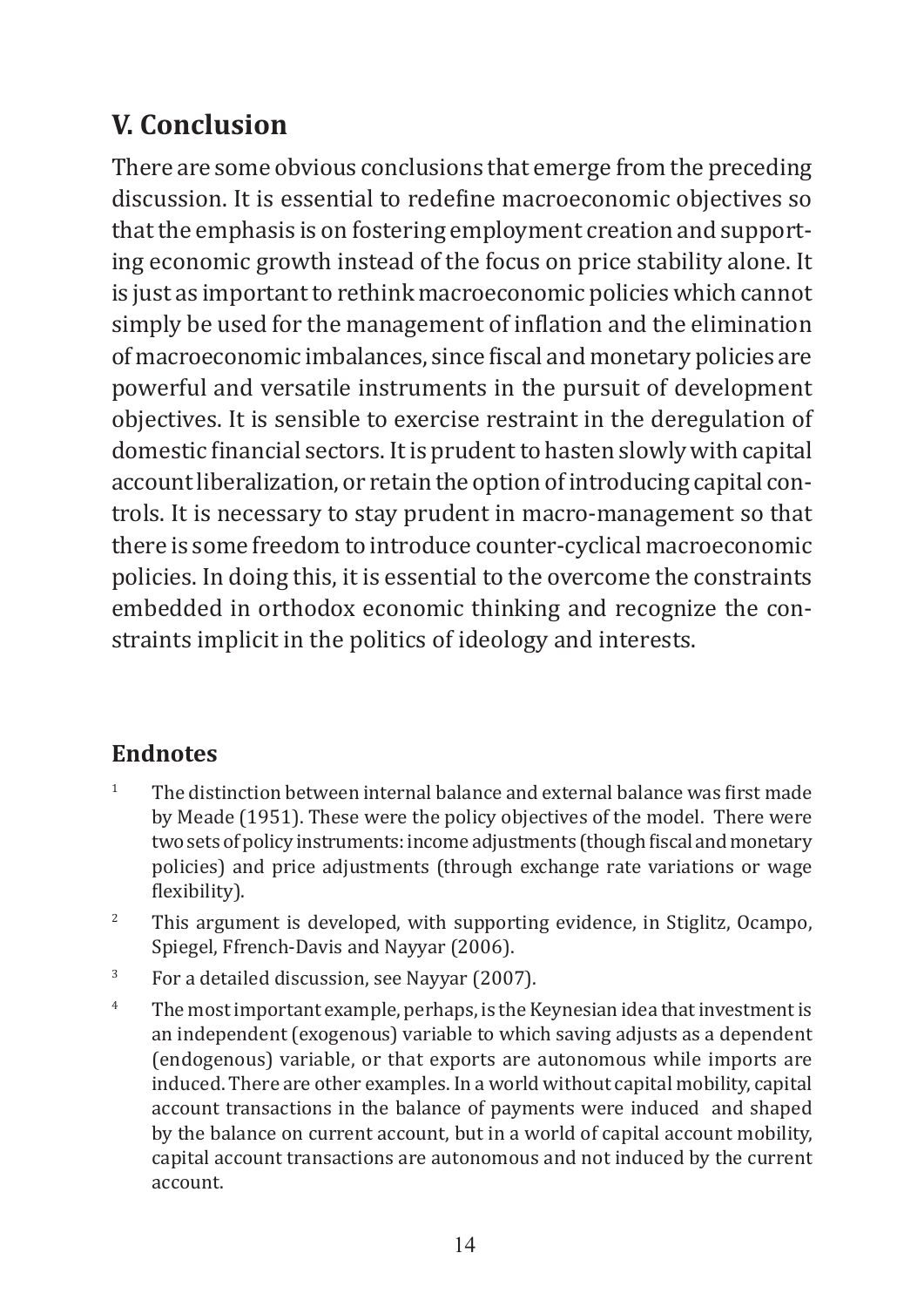- <sup>5</sup> These structural differences are discussed at some length elsewhere by the author (Nayyar, 2007).
- <sup>6</sup> See Stiglitz, Ocampo, Spiegel, Ffrench-Davis and Nayyar (2006). See also, Nayyar (2008).
- $7$  The implications of the financial crisis and the persistent recession in the industrialized countries for the developing world are analyzed in Nayyar (2011).
- <sup>8</sup> See Nayyar (2008). See also, Stiglitz, Ocampo, Spiegel, Ffrench-Davis and Nayyar (2006).
- $9^9$  For an analysis of the different concepts of government deficits and their macroeconomic significance, see Nayyar (2008).
- $10$  For a detailed discussion on the problems with such deficit fetishism, whether fiscal deficits or monetized deficits, see Nayyar (2008).
- <sup>11</sup> See Ben-David and Papell (1998) and Lutz (1999).
- <sup>12</sup> For a detailed discussion, see Ocampo (2003).
- <sup>13</sup> See Easterly, Islam and Stiglitz (2001).
- <sup>14</sup> In the European Union, decisions to sharply reduce fiscal deficits are in the process of implementation. It is no surprise in economies such as Greece and Ireland that are in a crisis. But the process has also begun in economies such as Germany and the United Kingdom. This change in policy stance, somewhat premature, is bound to inflict social costs on the countries and dent the prospects of recovery in the world economy. For that reason, the mounting pressure in some industrialized countries to return to business-as-usual in macroeconomic policies must also be resisted. For a discussion, see Nayyar (2011).
- <sup>15</sup> The Laffer Curve belief system is not the only culprit. Tax revenues, as a proportion of GDP, may also stagnate, if not decline, as import tariffs are systematically reduced in the process of import liberalization, which is an integral part of economic reform programmes.
- <sup>16</sup> The striking examples of such a strategic use of interest rates are the East Asian countries, particularly Japan and Korea. See Wade (1990) and Chang (1994). In this context, it is worth noting that the deregulation of domestic financial markets in developing countries is bound to limit the use of the structure of interest rates, say a differentiation between short-term rates and long-term rates, as a means of influencing the allocation of scarce resources.
- <sup>17</sup> For a discussion, see Nayyar (2007).
- <sup>18</sup> See Nayyar (2003).
- $19$  For an analysis of the risks associated with capital market liberalization and the alternative policy options available for macroeconomic management, see Stiglitz and Ocampo (2008).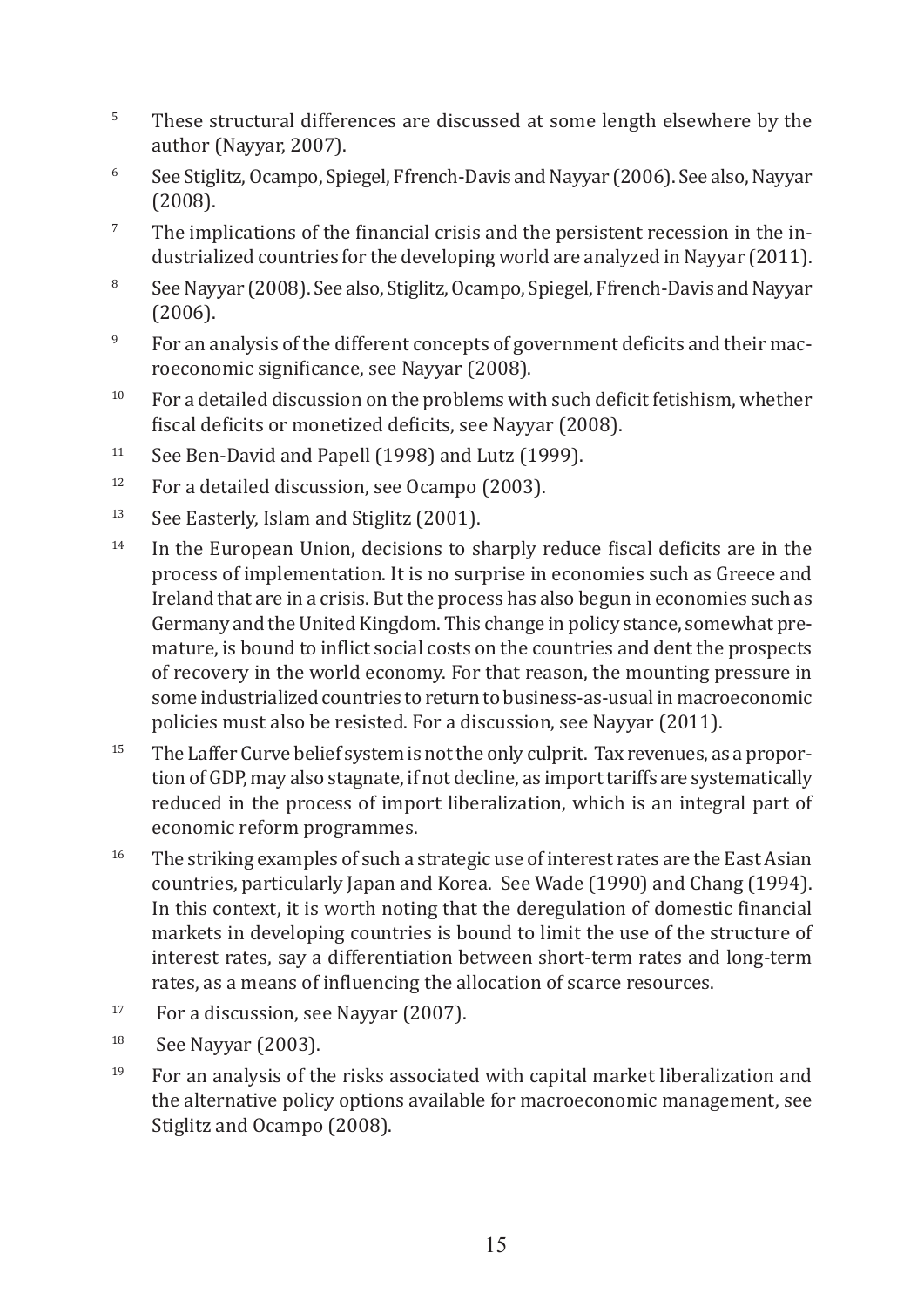- <sup>20</sup> The propositions about capital account liberalization and integration into international financial markets, set out briefly in this paragraph, are discussed in Nayyar (2002).
- <sup>21</sup> For a more detailed discussion, see Nayyar (2008).<br><sup>22</sup> See for example Alesina and Summore (1002).
- See, for example, Alesina and Summers (1993).

#### **References**

- Alesina, Alberto and Lawrence Summers (1993). 'Central Bank Independence and Macroeconomic Performance: Some Comparative Evidence', *Journal of Money, Credit and Banking*, Vol. 25 No. 22, 1993, pp. 151-162.
- Ben-David, Dan and David Papell (1998). 'Slowdowns and Meltdowns: Post-War Growth Evidence from 74 Countries', *Review of Economics and Statistics*, Vol. 80, November, pp. 561-571.
- Chang, Ha-Joon (1994). *The Political Economy of Industrial Policy,* Macmillan, London.
- Easterly, William, Roumeen Islam and Joseph Stiglitz (2001). "Shaken and Stirred: Explaining Growth Volatility", *Annual Bank Conference on Development Economics 2001*, World Bank, Washington DC, pp. 191-212.
- Lutz, G. Matthias (1999). 'Unit Roots versus Segmented Trends in Developing Countries Output Series', *Applied Economic Letters*, No. 6, pp.181-184.
- Meade, James (1951). *Theory of International Economic Policy: The Balance of Payments*, Oxford University Press, Oxford.
- Nayyar, Deepak (2002). 'Capital Controls and the World Financial Authority: What Can We Learn from the Indian Experience?' in J. Eatwell and L. Taylor eds. *International Capital Markets: Systems in Transition,* Oxford University Press, New York.
- Nayyar, Deepak (2003). 'Globalization and Development Strategies'*,* in J. Toye ed. *Trade and Development: New Directions for the Twenty-first Century,* Edward Elgar, Cheltenham.
- Nayyar, Deepak (2007). 'Macroeconomics in Developing Countries', *Banca Nazionale del Lavoro Quarterly Review*, Volume LIX, Number 242, September, pp. 249-269.
- Nayyar, Deepak (2008). 'Macroeconomics of Structural Adjustment and Public Finance in Developing Countries: A Heterodox Perspective', *International Journal of Development Issues*, Volume 7, Number 1, June, pp. 4-28.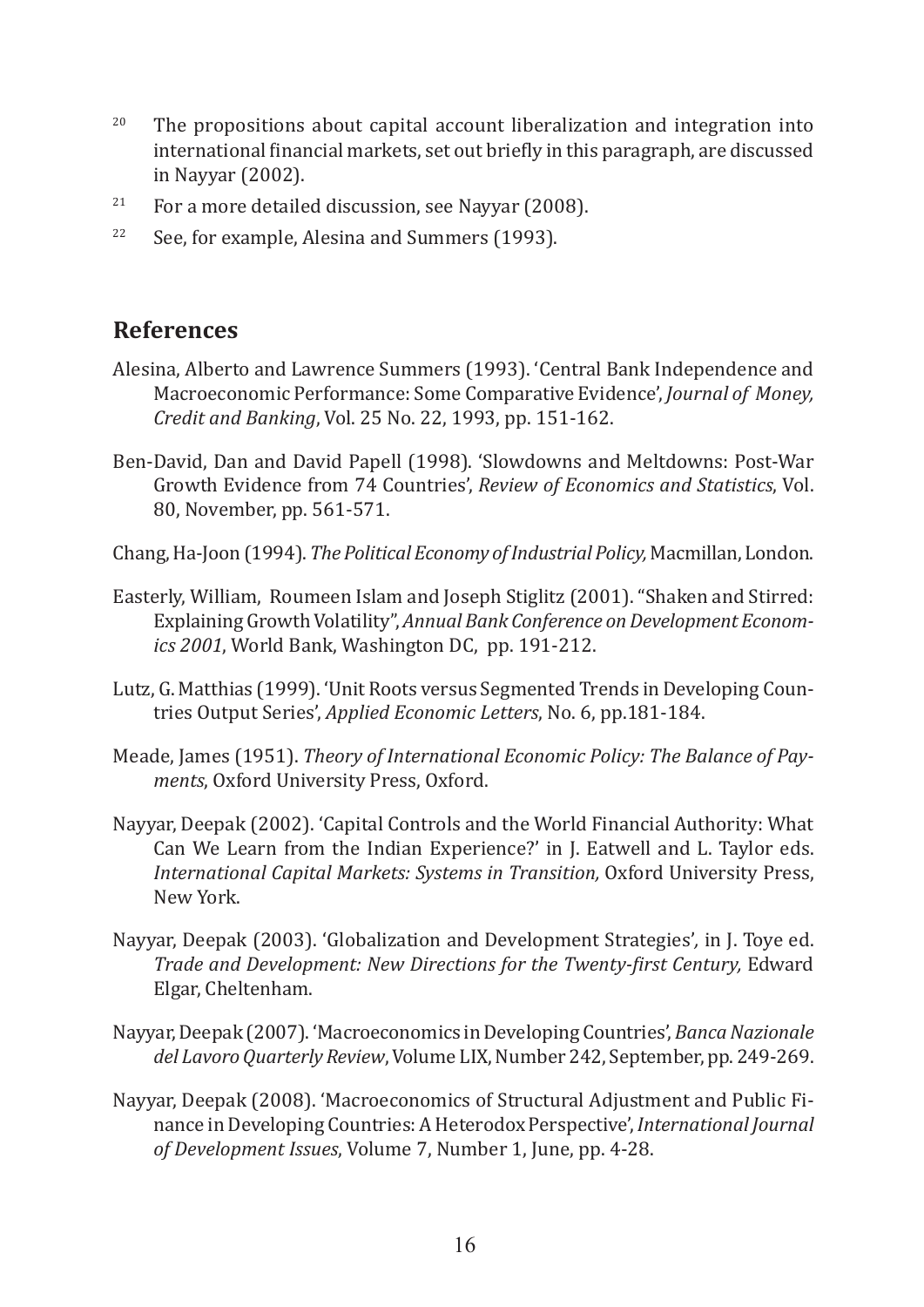- Nayyar, Deepak (2011). 'The Financial Crisis, the Great Recession and the Developing World', *Global Policy*, Volume 2, Issue 1, January, pp. 20-32.
- Ocampo, Jose Antonio (2003). 'Developing Countries Anti-Cyclical Policies in a Globalized World', in Amitava Dutt and Jaime Ros (eds.) *Development Economics and Structuralist Macroeconomics: Essays in Honour of Lance Taylor*, Edward Elgar, Cheltenham.
- Stiglitz, Joseph, Jose Antonio Ocampo, Shari Spiegel, Ricardo Ffrench-Davis and Deepak Nayyar (2006). *Stbility with Growth: Macroeconomics, Liberalization and Development*, Oxford University Press, Oxford.
- Stiglitz, Joseph and Jose Antonio Ocampo (2008). *Capital Market Liberalization and Development*, Oxford University Press, Oxford.
- Wade, Robert (1990). *Governing the Market: Economic Theory and the Role of Government in East Asian Industrialization*, Princeton University Press, Princeton.